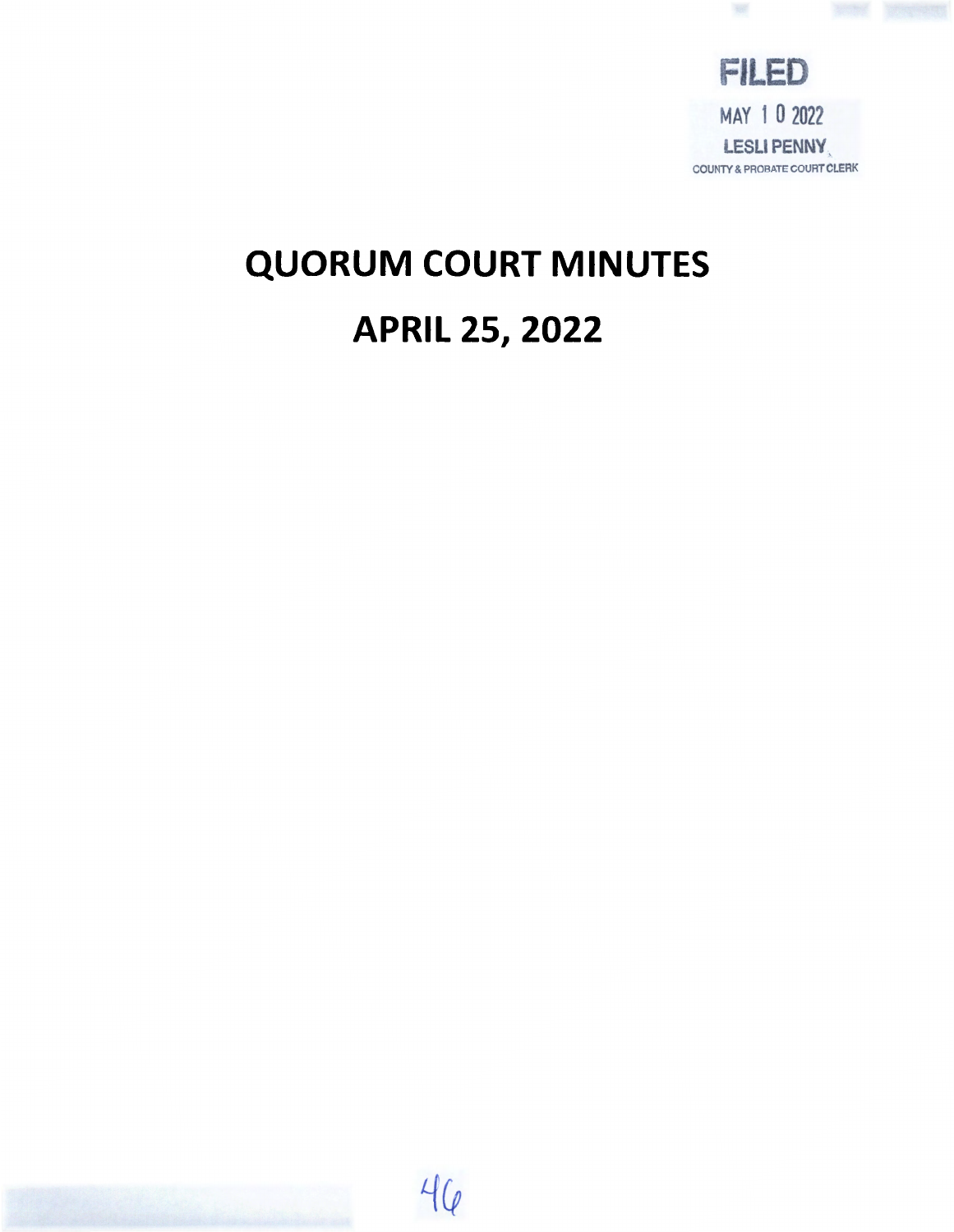# **April 25, 2022 Quorum Court Minutes**

12 Justices of the Peace were present. Absent was Justice Longmire. Also present were Lesli Penny, Wes Eddington, Terry McNatt, and Sheriff Boyd.

Judge Day called the meeting to order at 5:30 PM .

Invocation by Ferrel Duffel, Family Fellowship Baptist Church

Assembly and Pledge of Allegiance.

## Roll was Called

 $\mathbf{v}_{\rm{max}}$ 

 $\mathcal{N}_{\mathcal{A}}$ 

Judge Day announced he would be going a little out of order. He wanted to wish Candace Edwards a Happy 50<sup>th</sup> Birthday. Candice Edwards took the podium to make an announcement. Mrs. Edwards wanted to thank the court and apologized for interrupting, but she did not have this planned last week. She stated that it was with a heavy heart that she would like to present her letter of resignation of being the Craighead County Circuit Clerk. She stated that her last day will be May 6, 2022. She wanted to thank the people of Craighead County for giving her this opportunity to serve them and she wants to stay and train and help in any way to hopefully make the transition as smoothly as possible.

First order of business was approval of Quorum Court minutes from April 11, 2022. A motion to accept was made by Justice Weinstock and seconded by Justice Pasmore. Judge Day took a vote and it passed unanimously.

## REPORTS FROM COMMITTEES:

Road Committee minutes read by Justice Cline. Public Service Committee minutes read by Justice Rogers. Finance Committee minutes read by Justice Pearcy.

**OLD BUSINESS:** 

Not Any.

**NEW BUSINESS:** 

First reading of an Ordinance to set forth a policy on acceptance of any nonmunicipal domestic sewage treatment system within the County of Craighead, State of Arkansas, and declaring an emergency, for other purposes.

An Appropriation Ordinance for SRT Body Worn Camera grant, Fund 3536 was read. Motion made by Justice Couch, seconded by Justice Pasmore. Judge Day asked if there were any question or concerns. A question was asked of how many cameras will this buy? Sheriff Boyd stated that it would cover roughly 40 cameras. The rest of the money would be used for storage and recovery of the material saved. Judge Day asked if there were any more questions? Roll was called and the Ordinance passed.

An Appropriation Ordinance to amend Fund 3537, FY21 Connect and Protect LE Behavioral Health Grant was read. Motion to approve by Justice Cline, seconded by Justice Rogers. Judge Day asked for questions or concerns? Justice Lewis asked if Judge could elaborate on the wellness incentive. Judge Day explained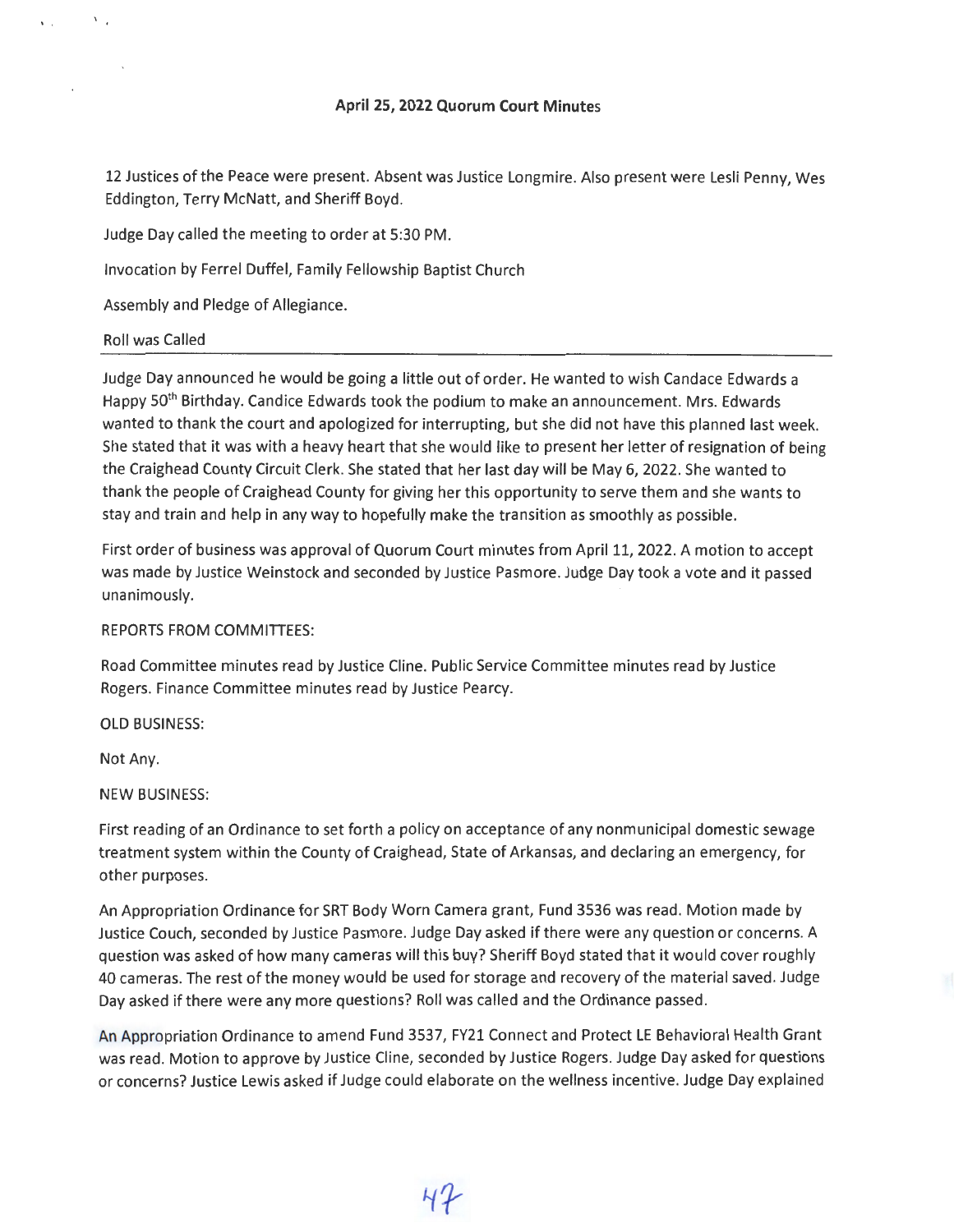that every County employee that is on the health insurance, if they get a wellness check up every year, they receive \$50. He said it is just an incentive to see your doctor and get a checkup. Roll was called and the Ordinance passed.

# **ANNOUNCEMENTS:**

 $\Delta$  .

 $\mathbf{v} = \mathbf{v}$ 

Judge Day stated he would like to take a few minutes and talk about Candace Edwards resignation and what the next step will have to be. He said that with Candace resigning, the Quorum Court is responsible for the replacement of that position. Judge Day asked how the Court would like to handle it since there is such a limited time span? The Justices spoke of different ideas. They decided to give the first opportunity to the employees that are already in the Circuit Clerk's office and see if anyone is interested. They are already experienced and would make the transition smoother. Judge Day said he would get the word out. Judge Day stated he would like to move quickly so that the new person would have time to make the transition with passwords and other things that may overlap during the time before Candace leaves.

Judge Day stated that tomorrow the County will receive proposals, our RFPs, for the consultant to help with how to spend the money from the American Rescue Plan. He has received a couple of emails and we have options. He is looking for ways to spend the money responsibly. Justice Cook asked what happened to the person from AAC that was supposed to help? Judge Day stated that there is someone there, but they do not work specifically for Craighead County. They are there for checks and balances. Judge Day stated that this position would be paid through the grant and not by County General Fund.

Justice Weinstock asked if there is a final# for Craighead County population from the Census? Judge Day stated that he is not sure of that number but will check.

# **ANNOUNCEMENTS:**

Roger Kidd wanted to thank Judge Day for a great job and for all that he does. Garrett Barnes had a few questions about the Ordinance on the sewage treatment system. Judge Day stated that questions must be addressed during a Quorum Court meeting. If Mr. Barnes has any questions, he should submit them to be put it on the agenda.

# PUBLIC **COMMENT:**

Garret Barnes stood back up and said the two questions he had on the Sewage Ordinance is just food for thought. Mr. Barnes wanted to make sure that acceptance wasn't the same thing as dedication. Judge Day stated that he would have to check and make sure but believes it to be correct. The county would not have ownership of it.

A motion was made to adjourn by Justice Price and seconded by Justice Cook. The motion passed and the meeting ended at 6:19 pm.

Special Road Committee met after the full court to review a plat for Jerry/Kristy Gulley, CR 909.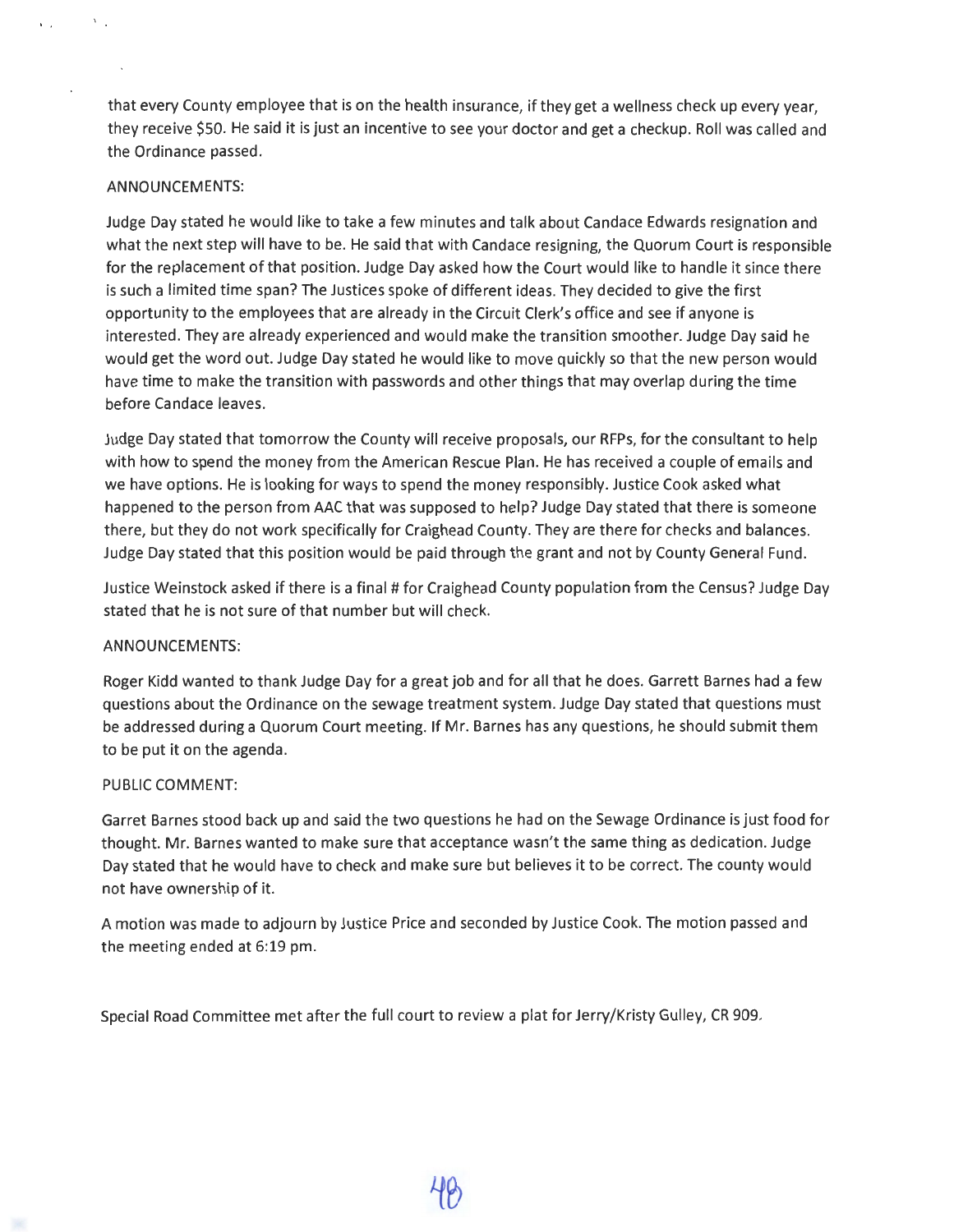# **Road Committee April 25, 2022**

 $\mathbf{r}$  ,  $\mathbf{r}$  ,  $\mathbf{r}$ 

 $\mathcal{A}$ 

 $\sim$   $\sim$ 

Chairman Steve Cline called the meeting to order at 6:17 pm. Present were Justices Terry Couch, David Tennison and Carolyn Lewis. The committee reviewed a plat for Jerry Gulley, CR 909. Justice Couch made the motion to approve, 2nd by Justice Lewis. All were in favor.

With no other business, Justice Tennison made a motion to adjourn, 2nd by Justice Lewis. The committee adjourned at 6:19 pm.